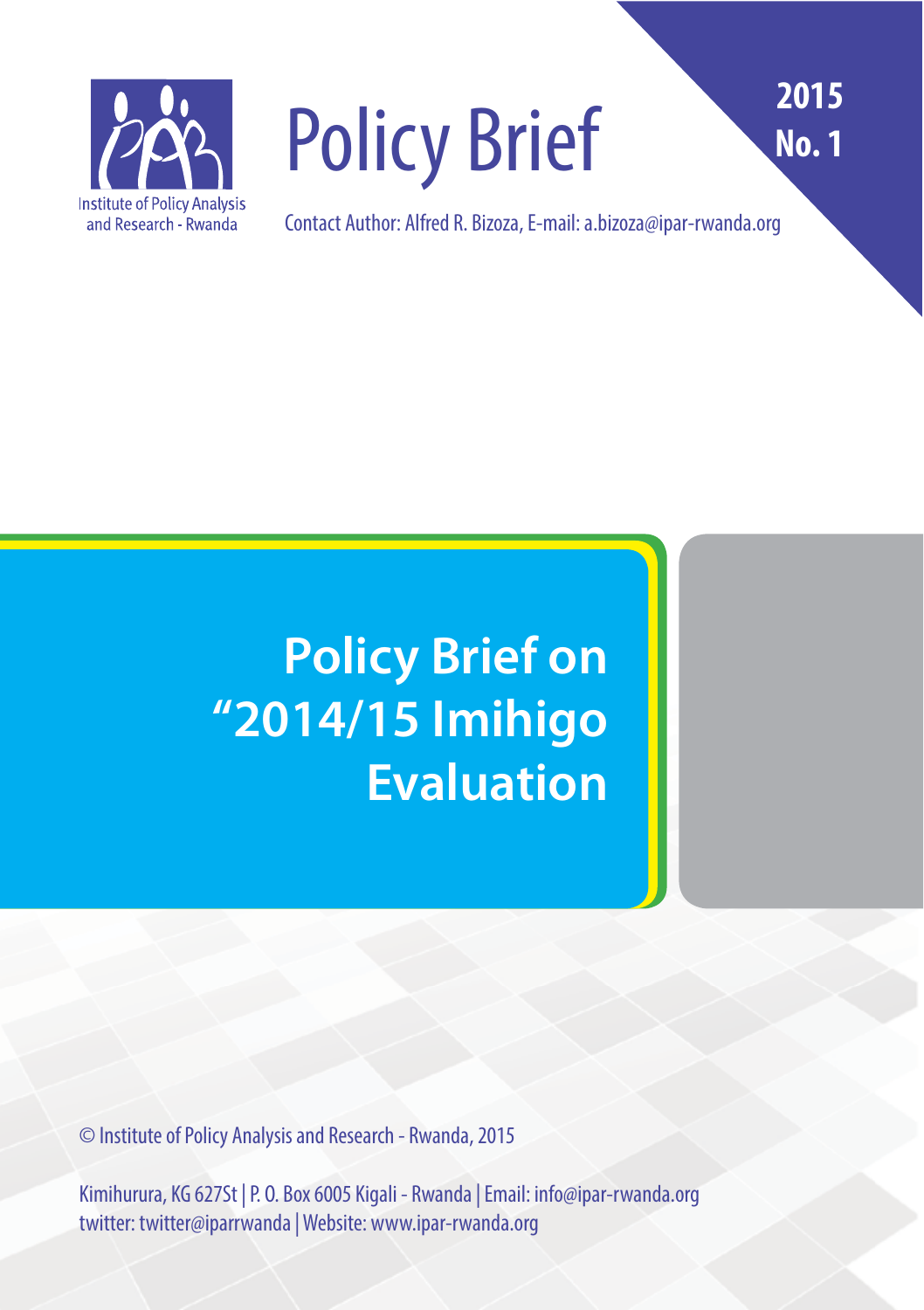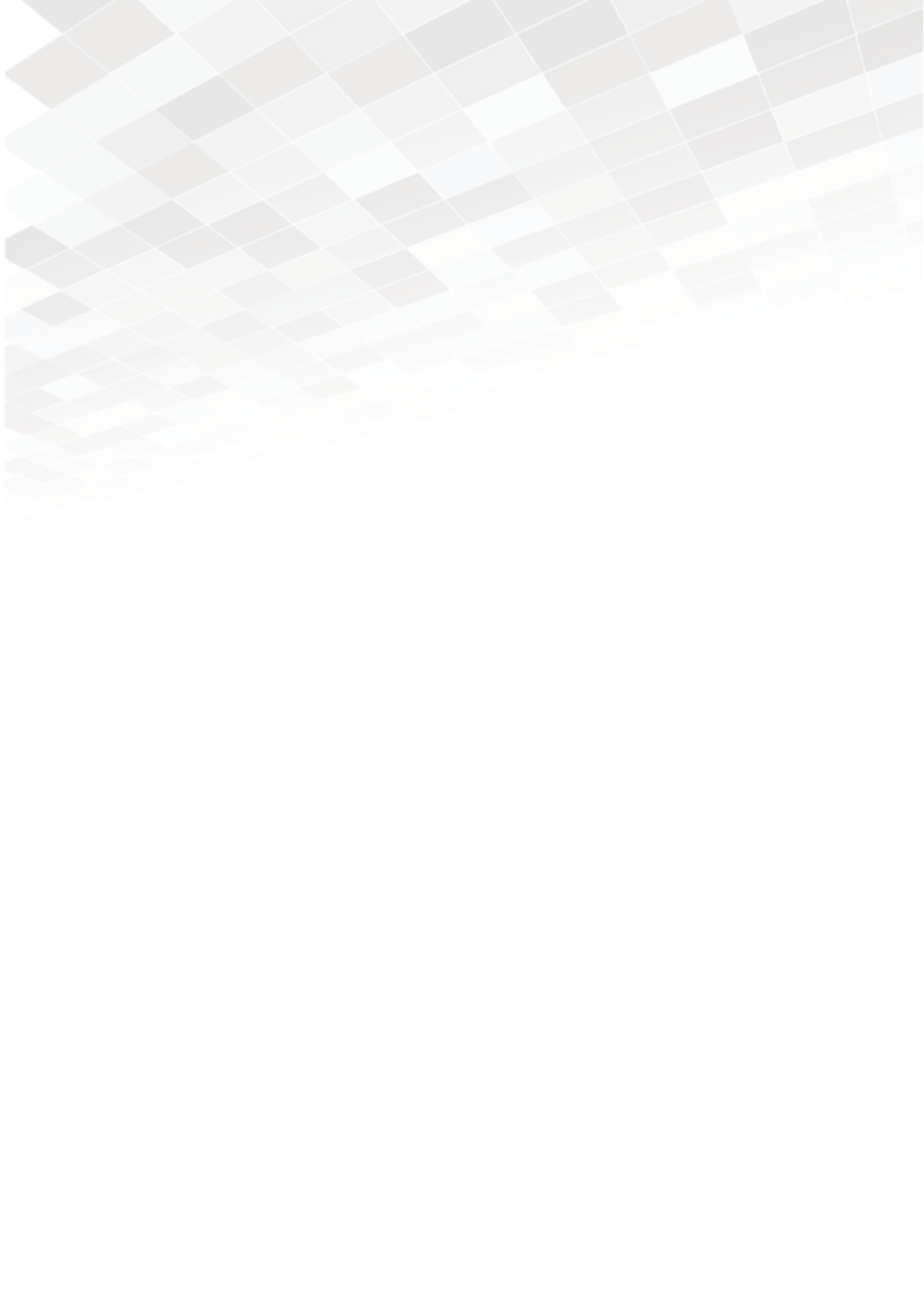# Policy Brief on "2014/15 Imihigo Evaluation - January 2016

## *1. Introduction*

Rwanda has made remarkable progress towards achieving the goal of becoming a middle income country as reflected by Vision 2020. This is evident through significant socio-economic transformation observed in the last decade as a result of the implementation of programs under the Economic Development and Poverty Reduction Strategy, EDPRS 1&2.

Rwanda's progress is mainly attributed to implementation of Performance contracts (Imihigo). These performance contracts have proved to be a planning and monitoring tool to deliver the EDPRS targets and to sustain the momentum towards delivering the sustainable development goals.

Imihigo approach has been operational since 2006. Every year both central and local government sign Imihigo/ Performance Contracts with His Excellence the President of the Republic, Paul Kagame. Though IMIHIGO was an ancestral approach/ home grown, its modernization and use to setting objectives is one of the innovative approaches to development planning and evaluation. It is increasingly becoming one of home grown initiatives that are changing the face of Rwanda as an invaluable tool for planning and effective implementation of the development policies. Since then IMIHIGO is used in Rwanda to design performance management contracts signed at the level of all public institutions including Ministries, embassies and Districts with the President of the Republic. At the end of every fiscal year, a performance evaluation is also conducted by independent evaluators with the coordination of the Prime Minister's Office to assess the performance achieved against Imihigo targets and identify gaps to inform potential improvements in the following year's Imihigo planning and implementation process. The public engagement is recorded publicly in a written contract that presents a set of development targets backed by specific performance indicators over a period of one year.

The purpose of this policy brief is to present key highlights from the 2014/2015 Imihigo evaluation and lessons learnt for the next generation of Imihigo evaluation process. The intention is also to shed more light on the extent to which Imihigo are producing transformative outcomes in response to development targets set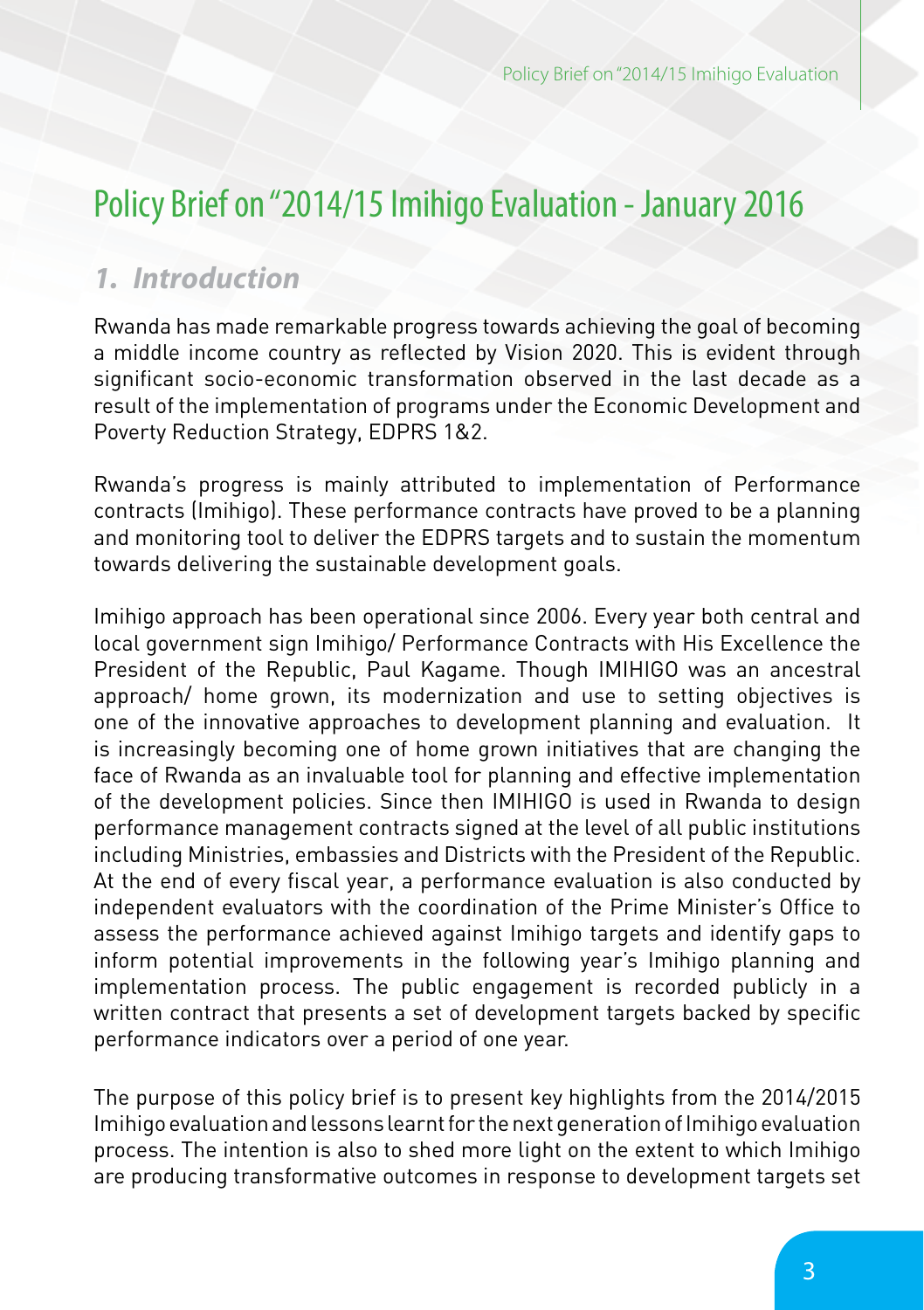in the national development frameworks namely the Vision 2020, EDPRS, and the Sector Strategic Plans.

#### *2. The approach*

This policy brief draws from the overall 2014/15 Imihigo evaluation commissioned by the Prime Minister' Office to the Institute of Policy Analysis and Research (IPAR-Rwanda). Various techniques were used to collect information needed to respond to the evaluation questions. Evaluators audited all pledged targets through a verification of support evidences of reported achievements.

During the audit, particular attention was paid to the extent to which: Central government institutions and District targets are aligned to Sector Strategic Plans and District development priorities, respectively; if planned outputs are achieved or wetherthe outputs have the potential for social and economic transformation; the solutions are innovative towards the outcomes; availability of supporting documents and the quality and accuracy of information provided, and the role of various partners. About 865 outputs were audited at District level with 52.6% from the economic cluster, 24.5% of the social development, and 22.8 % for the Governance and Justice cluster. At Ministerial level 392 outputs representing, 50% of the total outputs were also assessed (see Table 1). These were complemented by key informants' interviews at Ministry level (2 high officials at Ministry level). In addition, about 60 focus group discussions with citizens were held in all 30 districts ( 2 per District) as well as an active observation of Imihigo implementation through spot checking of sampled Imihigo. This helped to learn more on how Imihigo are contributing to the transformative development and how challenging issues are being addressed at community level.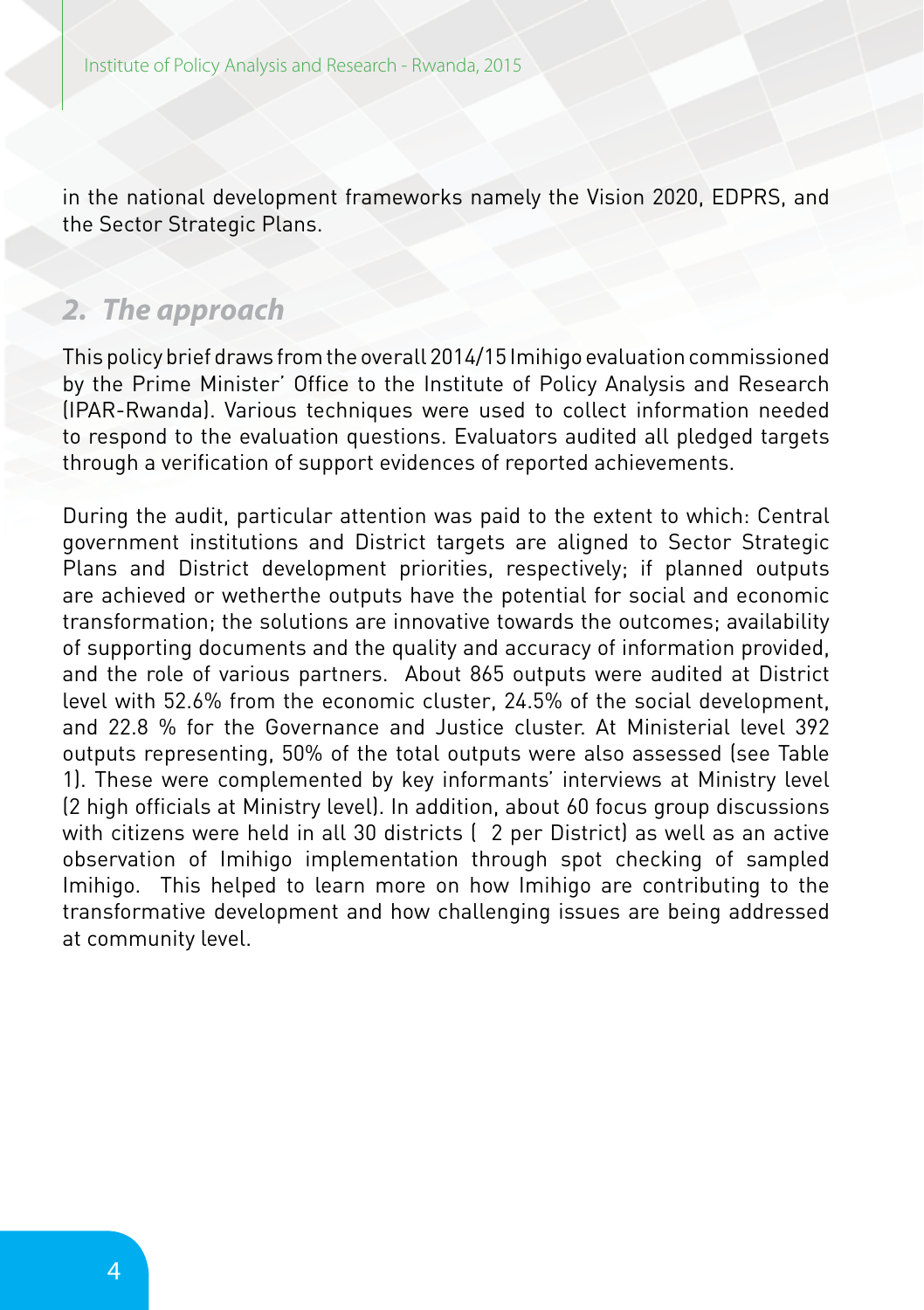Table 1. Estimates of Imihigo outputs and targets per province *Table 1. Estimates of Imihigo outputs and targets per province*

| Province<br>City  |                 | <b>Outputs Per Cluster</b>   |                         |       |          | <b>Targets Per Cluster</b>   |                         |              |
|-------------------|-----------------|------------------------------|-------------------------|-------|----------|------------------------------|-------------------------|--------------|
|                   | Economic        | Development<br><b>Social</b> | Governance<br>& Justice | Total | Economic | Development<br><b>Social</b> | Governance<br>& Justice | <b>Total</b> |
| City of<br>Kigali | $\overline{41}$ | 40                           | 8                       | 119   | 95       | 75                           | 51                      | 221          |
| Southern          | 132             | 49                           | 43                      | 224   | 326      | 76                           | 111                     | 534          |
| Northern          | 92              | 49                           | 36                      | 177   | 223      | 75                           | 56                      | 354          |
| Eastern           | $\frac{8}{10}$  | 51                           | 51                      | 220   | 305      | 94                           | 76                      | 475          |
| Western           | 72              | 23                           | 80                      | 125   | 283      | 63                           | 78                      | 424          |
| <b>Total</b>      | 455             | 212                          | 198                     | 865   | 1232     | 404                          | 372                     | 2008         |
| % weight          | 52.60           | 24.5                         | 22.9                    | 100   | 61.4     | 20.1                         | 18.5                    | 100          |

Source: Imihigo Performance Contracts (FY 2014-2015) *Source: Imihigo Performance Contracts (FY 2014-2015)*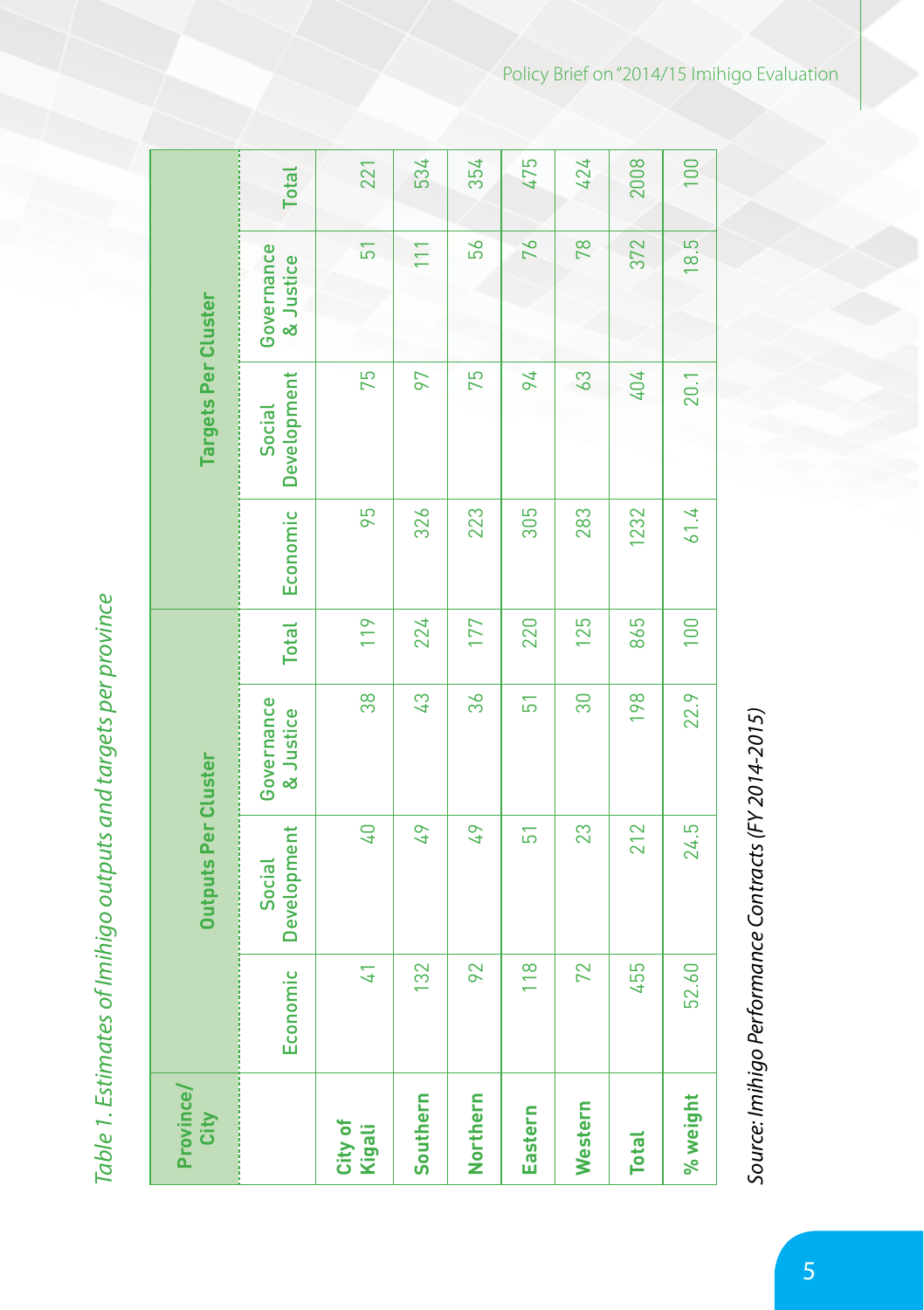Furthermore, the districts performances were obtained using a "Balanced Score Card" that takes into account the relevance of the set targets, the level of efforts required to deliver on the targets and the quality of the information supporting the reported level of achievement. This was further informed by the findings from the audit, the satisfaction survey with members of District Council and Joint Development Action Forum (JDAF) and the results from the Citizen Report Card (CRC 2015) produced annually by the Rwanda Governance Board.

#### *3. Key Results*

Results obtained from the 2014/15 Imihigo evaluation reveal overall positive performance at both Central and Local Government. For the Ministries, the overall average performance of Ministries is estimated at 74.8% compared to 66.5% of the last year's Imihigo performance. The economic cluster scored high 74.4% compared to 64.9% of last year; while the social and governance and justice cluster scored less than last year's performance with 73.3% compared to 76.9%, respepectively (see Figure 1).



#### *Figure (1). Average performance per development cluster*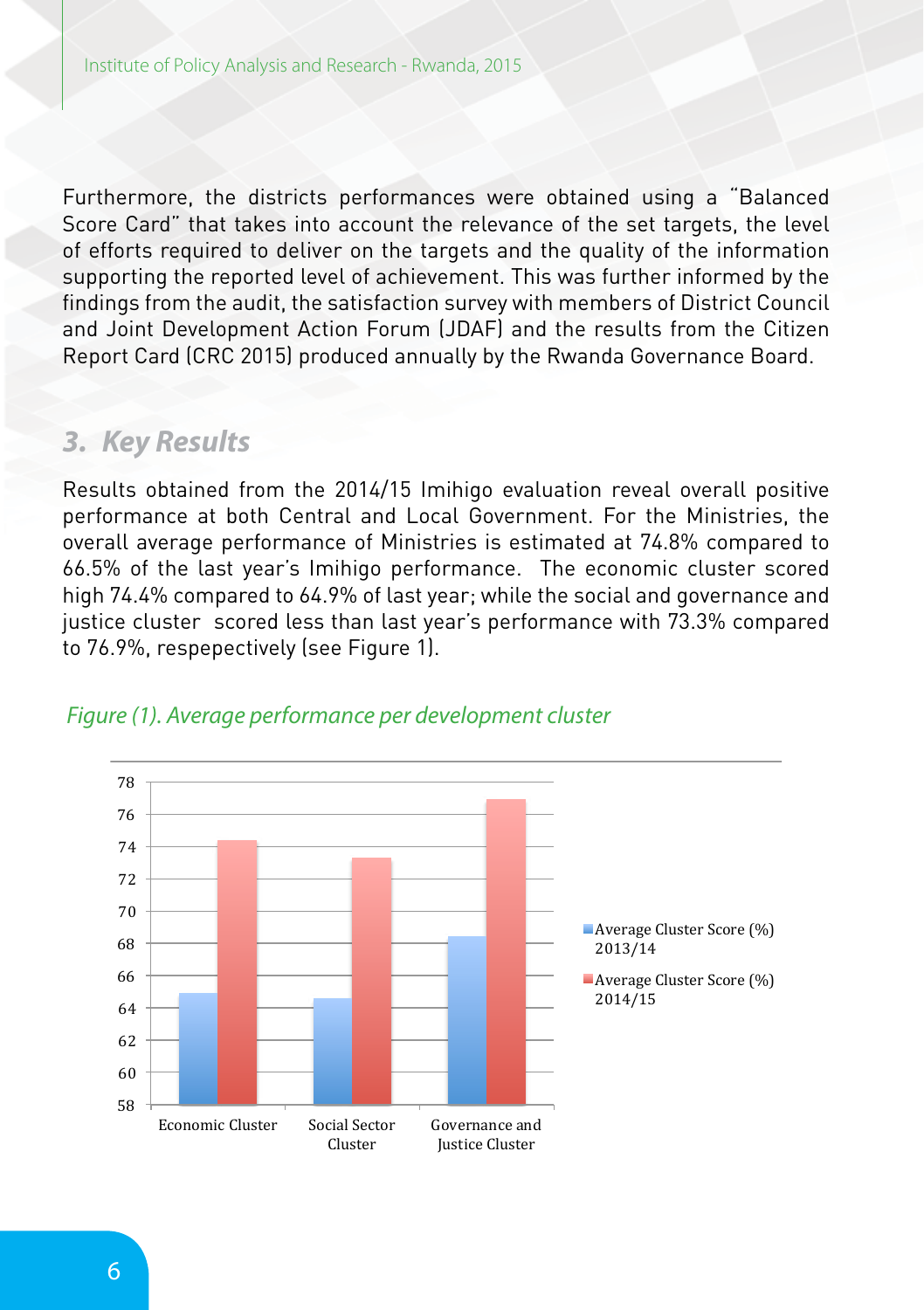The findings from the districts evaluation show an overall average performance of 74.3% compared to 73.5% achieved last year (FY2013-2014). Significant improvement is observed in the economic cluster that scored 81.4% compared to last year's performance of 75.7%. This is mainly explained by the improvement in target setting especially in areas of the economic cluster. The observed performance in the social cluster is 75.5% compared to 72% of last year. However, a decline was noted in the performance of the Governance and Justice Sector which scored 66.2% performance level when compared to 73% previously achieved (see Figure 2). Some of the explanations for this decline include the change of District leadership in the course of Imihigo implementation due to accountability issues, inability of the top leaders to engage peer officials, development partners, and citizens; leading to some breaks in the chain of collaboration and moderate to lower performance in Citizen's satisfaction.

#### *Figure 2. Average Performance per Cluster (2013/14 and 2014-2015)*

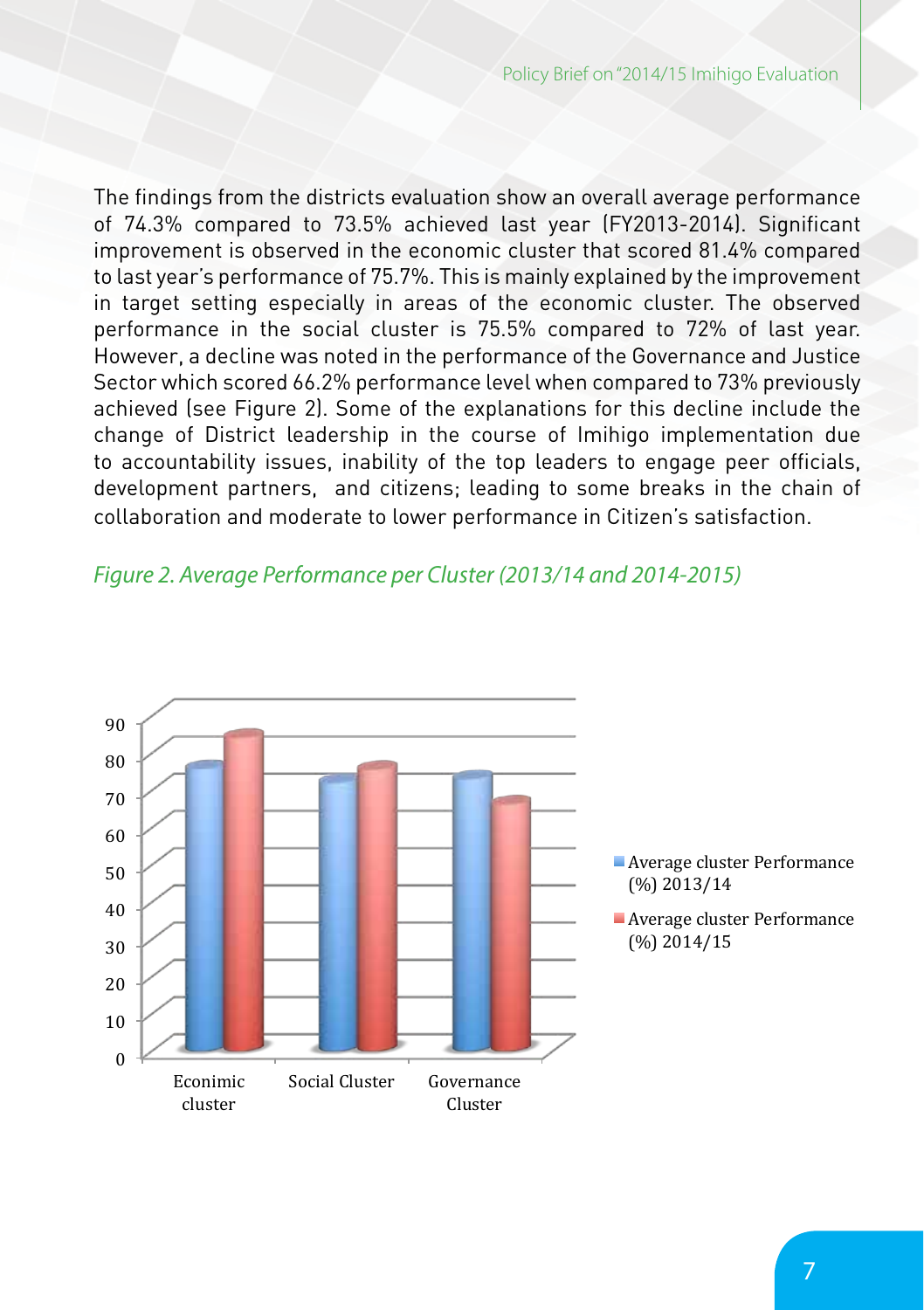Overall, the performance observed is explained by a commendable improvement in setting Imihigo targets; Imihigo that are more transformative, converted into tangible benefits, services, and outputs meant to address the needs of citizens. Furthermore, the results show an increased engagement of different partners through Public Private Partnership (PPP), increased citizen's involvement in implementation, and improved levels of citizen satisfaction in terms of service delivery.

The following are some of the key development benefits from this year's Imihigo performance. More than 150,000 short term off-farm jobs were created (compared to 126815 planned) , more than 690,000 people have been provided with clean water within a range of 500m (43.1% of the planned) , about 45,000 households accessed electricity ( 71.5%), , about 161 km of newly constructed roads and 1253km of roads rehabilitated (91.5% of achievement). In the agriculture sector, there has been land consolidation of about 809573Ha (season A) and 571350 Ha (season B) which led to increased agricultural production. More than 26,000 cows were distributed (i.e. 101.9% achievement) through Girinka Program and this helps to address issue of nutrition and people to graduate out of poverty, among others. Implemented Imihigo have also contributed to the access of education and health health facilities ( 57 health facilities newly constructed compared to 47 planned), and financial inclusion through support of women and youth cooperatives in accessing small loans for their businesses. About 291 (87.1%) Women and Youth cooperatives have been supported financially and provision of other materials)out of 334 planned through Imihigo performance contracts during FY2014-2015. These cooperatives allow to bulking up the economies of scale and constitute greater channels of support from development partners such as credits facilities.. Although the overall credit to the private sector /GDP is still low (about 16.8% - 2014), credits obtained from their small-scale saving schemes and SACCOs Cooperatives lead them to be financially included.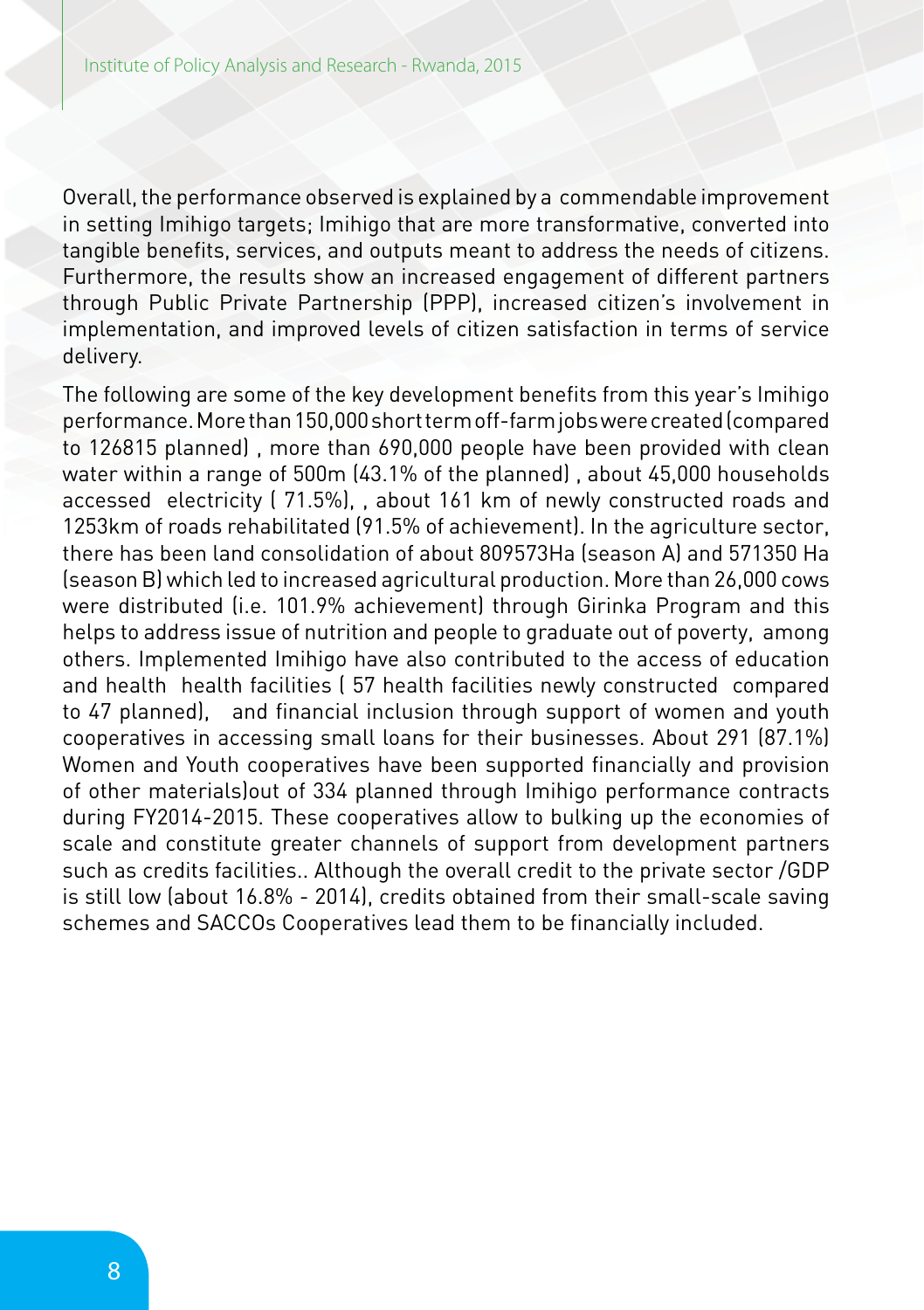#### *4. Major lessons for the next generation of Imihigo*

Currently there is an on-going discussion at the government level about the next generation of Imihigo bringing a new notion or approach of " Joint Imihigo". This implies "Imihigo" that involve more than one institution/actor in the planning, implementation, and evaluation of a particular activity, output, and outcome. Therefore, from the previous evaluation (2014/15), three major lessons can be drawn to inform the next generation of Imihigo planning and implementation:

The first lesson is linked to Imihigo targeting as part of the planning process. Ministries and Districts that performed well are those that set their targets ( Guhiga) in alignment with goals in the Sector Strategic Plans and District priorities as set in the District Development Plans (DDPs).

Secondly, successful implementation of Imihigo was driven by the increased role of partners, the ability of the District to mobilize resources needed to perform pledged targets among partners and citizens.

The third lesson is linked to citizen's participation and engagement in all process of Imihigo implementation. It was revealed that level of engagement of citizens and their satisfaction on the service delivery by local entities obtained through the Citizen Report Card by Rwanda Governance Board is a major driver of better performance.

However, the evaluation revealed also some drawbacks that restrained some ministries and Districts to better perform in certain areas of their performance targets. These include the setting of some targets that are not in line with the Sector and District priorities with limited spillover effects, soft targets that are not challenging and transformative in some areas of targeting, the change of leadership and staff turnover for some districts in the course of Imihigo implementation, some emergence issues such as natural hazards, and delays of some partners in fulfilling their development commitments whilst these have been considered as part of the performance contracts.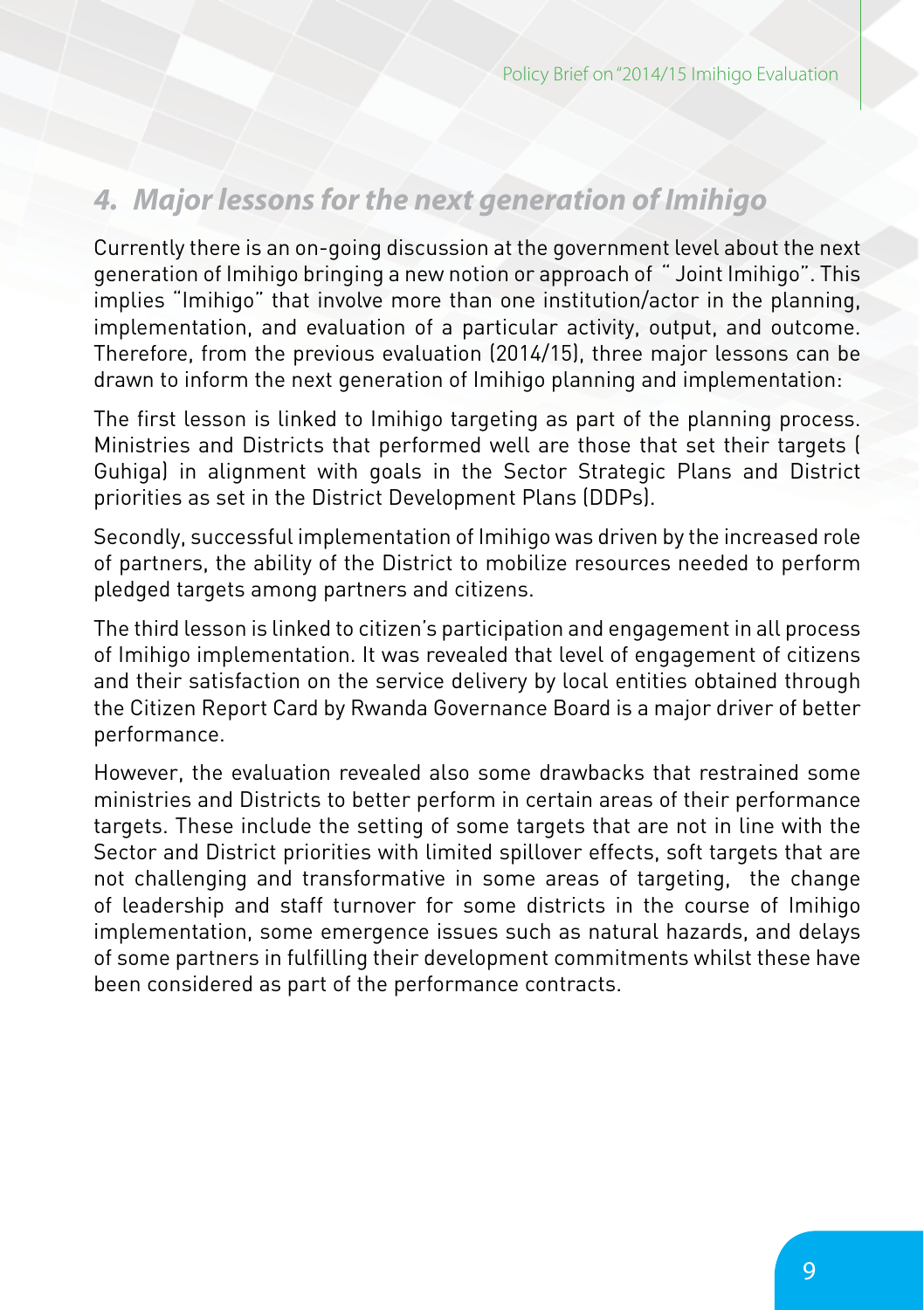## *5. Conclusions and Key Policy Recommendations*

The aim of this policy brief is to highlight some of key findings from the FY2014- 15 Imihigo evaluation that aimed at assessing the performance made against the targets set for both the central and local government. It is clear that Imihigo play a major role in fast-tracking different commitments made by the central and local government concerning different development programmes and projects meant to accelerate socio-economic transformation of Rwandans.

It is well noted that most of planned activities under Imihigo reflect national and sub-national development priorities as stipulated in Vision 2020, the 7Years Government Program and the Economic Development and Poverty Reduction Strategy (EDPRS2).

The 2014/15 Imihigo evaluation covered the economic, social development, governance and justice pillars. The evaluation has revealed how Imihigo targets were translated into expected economic, social, and governance outcomes.

One of the policy questions that remain important is to know the extent to which the achieved impacts are sustained beyond the Imihigo period which is often a year. In order to sustain the positive changes resulting from Imihigo a number of considerations are needed. Apart from linking Imihigo and the national development priorities as embedded in Vision 20120, 7YGP and EDPRS2 during the preparation phase, a thorough prediction of possible spill over effects is needed to ensure that they are taken into account in a next generation of midterm or long term District Development Plans.

Another determinant factor of sustainability of Imihigo already achieved is the level of involvement and participation of citizens who are the beneficiaries of all the projects during the period of planning and implementation of Imihigo. This helps to capitalize on their needs and hence their willingness to contribute to their own development. Moreover, technical expertise that is available needs to be optimized especially for Imihigo projects in the infrastructure and agriculture sectors for quality assurance to avoid costly rehabilitations before the expected span of life for some investments made.

Despite the positive progress observed, there are some areas that need further consideration in the next generation of Imihigo planning and implementation process.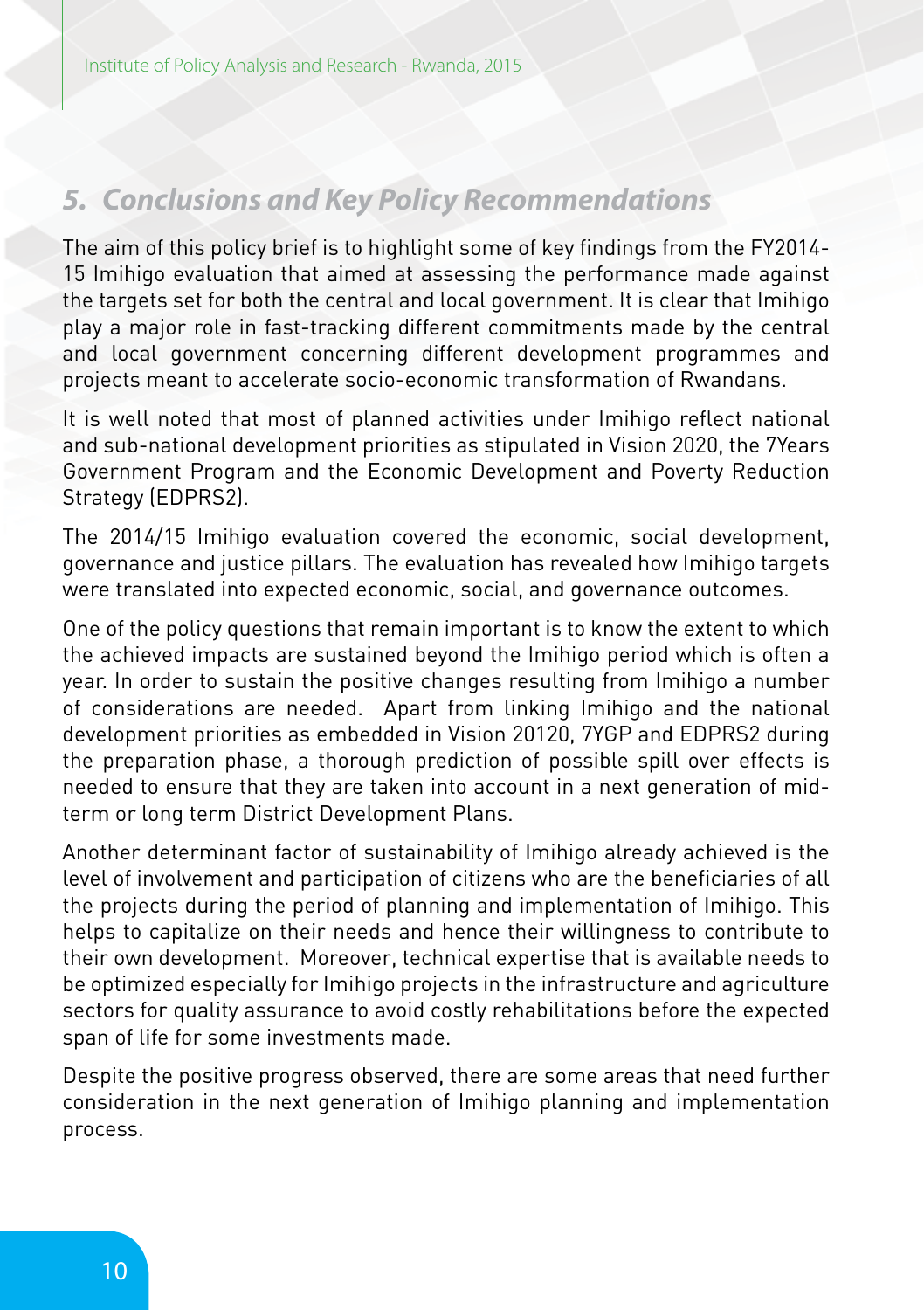- 1. More efforts to be made in terms of consultations during the preparation of Imihigo especially at community level to ensure that Imihigo customize the needs of citizens in order to produce more and sustainable impacts.
- 2. Strengthen the feedback mechanisms to allow citizen learn more on Imihigo priorities therein the approved performance contracts.
- 3. Define clearly the roles and responsibilities of partners with respect to joint Imihigo -implemented by more than one partner or entity- to ensure proper accountability, responsibility, and attribution of the performance
- 4. Focus more on Imihigo with larger spill-over effects, that are more challenging, innovative, and transformative to avoid setting soft Imihigo targets (have a clear demarcation between Umuhigo and routine activities in the Annual action plan).
- 5. Strengthen the planning and M&E framework for Imihigo performance contract to drive the implementation of the National development priorities as stated in the Vision 2020, 7 YGP, EDPRS2, Sector Strategic Plans, and District Development Plans.
- 6. Ensure strong follow up and execution of other planned activities within the annual action plan and unimplemented activities as per Imihigo performance contracts.
- 7. Ensure that Ministry targets are linked to targets at District level to enforce the bridge between the DDPs, Sector strategic plans and EDPRS2.
- 8. Ensure that Ministry targets are implemented within the timeframe set in the performance contract to avoid delays in the implementation of joint Imihigo at local government level.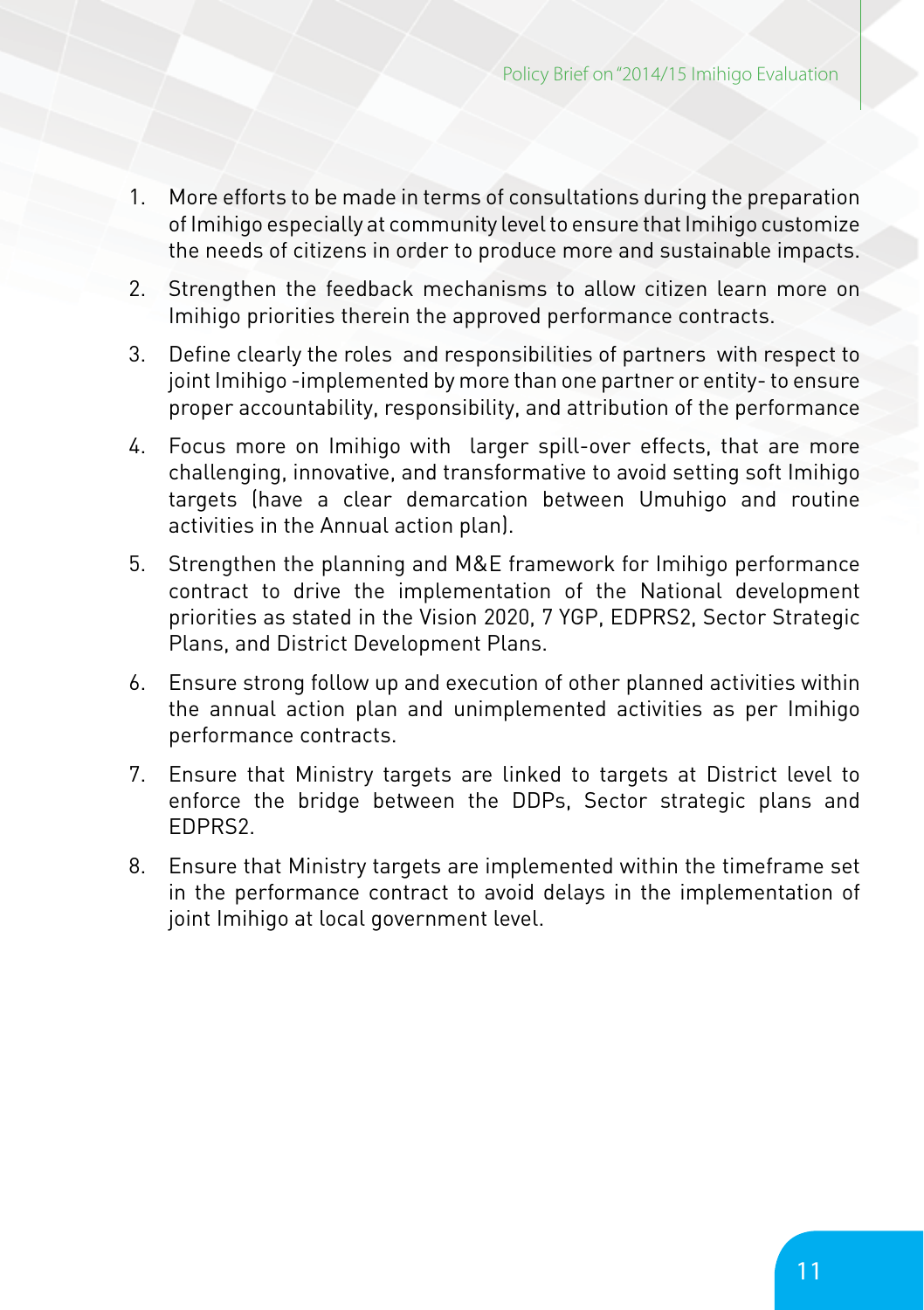Further Reading: This policy Brief is drawn from the Final Report of FY 2014- 2015 Imihigo Evaluation conducted by the Institute of Policy Analysis and Research (IPAR-Rwanda). This can be accessed from IPAR's website

www.ipar-rwanda.org / Publications